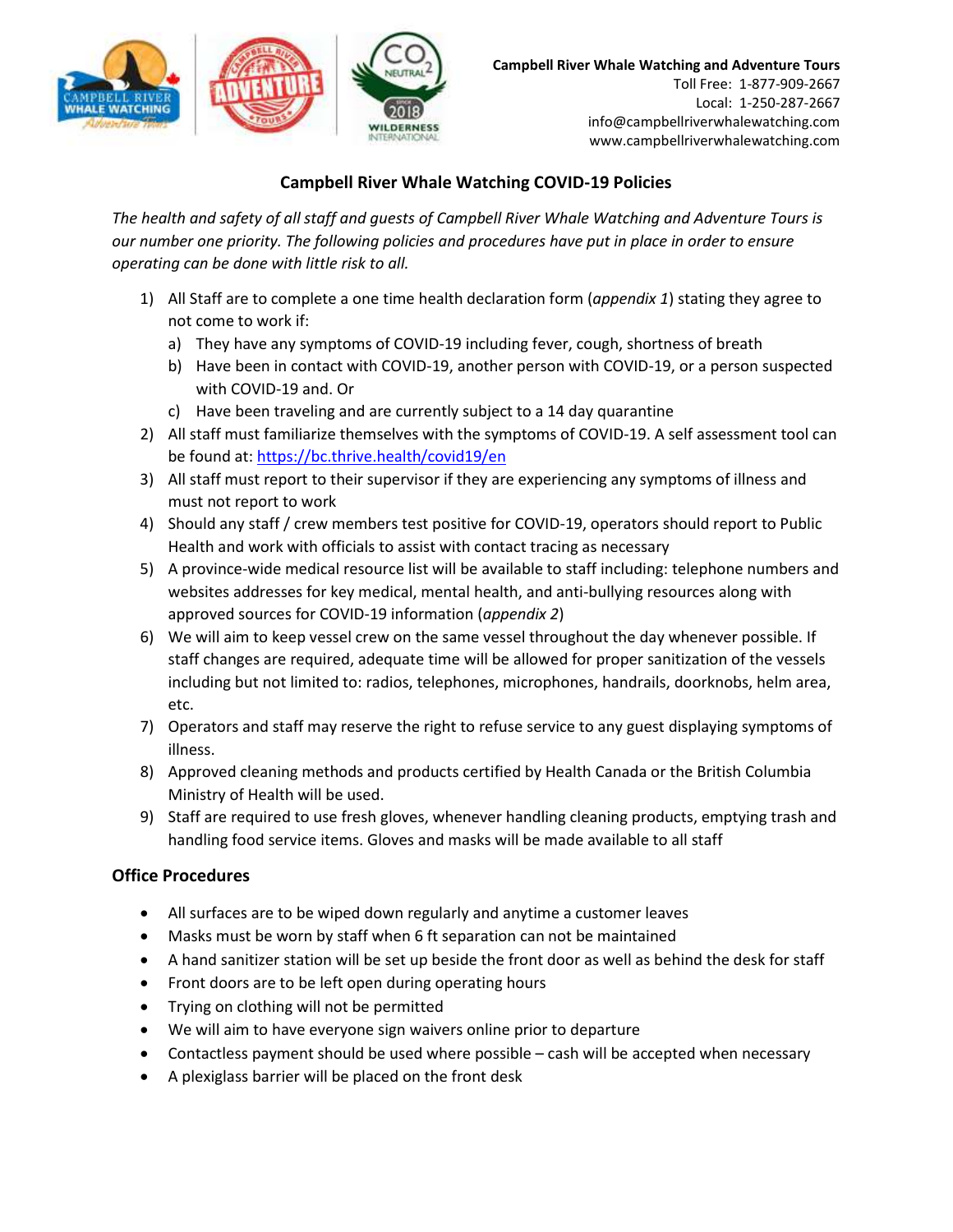



- Markings on the floor will be applied to demonstrate appropriate physical distance for customers
- Only one family or household is permitted in the office at a time

WILDERNESS

- Staff will conduct a brief health questionnaire with all guests checking in that asks basic questions such as, "Have you experienced a recent cough, fever or other flu like symptoms" This survey will be part of our waiver. If the guest completes the health questionnaire prior to arrival it will be important to update at check in.
- Contact information will be collected for all guests through our waiver and held for 30 days should contact tracing be necessary
- Dock bathrooms are not maintained by our office we will leave a key at the door for guests to use at their own discretion

### **Food Services Procedures**

- One person will be responsible for any coffee or food handling
- Lunches will be individually packaged for each guest
- The temporary use of single use coffee cups and water bottles will be implemented
- No food is to be self served, the guide is to serve all food
- Appropriate PPE should be worn during food service (We need to specify the PPE)
- Hand sanitizer will be available prior to serving any food

#### **Suits and Gear Procedures**

- We will not be offering any googles, toques or gloves on regular tours (exceptions include Rapids tours, or rainy days)
- In the event we do offer these items, they will be cleaned and left separately to sit for 3 days after use
- All suits will be washed with soap and water and left to dry separately from other suits for 3 days prior to use (*see appendix 3*)
- Guides will be given masks, eye protection and gloves to wear when handling suits after tour
- Each guest will be given a Buff Band to be worn as a mask

#### **Tour Procedures**

- Captains are to incorporate information regarding COIVD as part of safety talk prior to leaving dock
- Captains are to wear mask and gloves while helping guests board, guests will board one at a time
- Hand sanitizer will be available to guests on each vessel and should be used prior to boarding
- We will space guests out to the best of our ability on boat